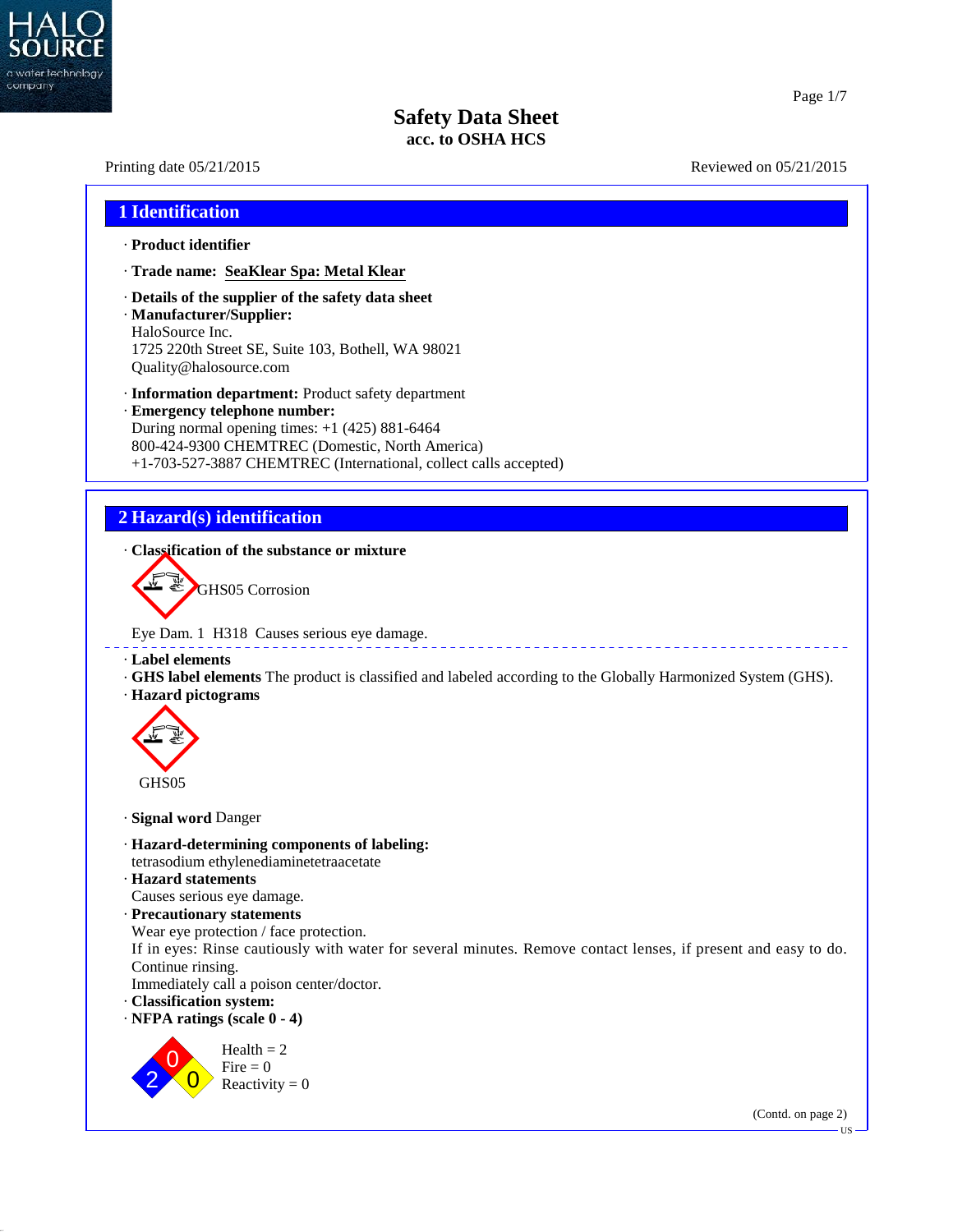Printing date  $05/21/2015$  Reviewed on  $05/21/2015$ 

#### **Trade name: SeaKlear Spa: Metal Klear**

(Contd. of page 1)

· **HMIS-ratings (scale 0 - 4)**



REACTIVITY  $\boxed{0}$  Reactivity = 0  $\angle$  Health = 2  $\bullet$  Fire = 0

· **Other hazards**

· **Results of PBT and vPvB assessment**

- · **PBT:** Not applicable.
- · **vPvB:** Not applicable.

#### **3 Composition/information on ingredients**

- · **Chemical characterization: Mixtures**
- · **Description:** Mixture of the substances listed below with nonhazardous additions.

· **Dangerous components:**

64-02-8 tetrasodium ethylenediaminetetraacetate

#### **4 First-aid measures**

- · **Description of first aid measures**
- · **After inhalation:** Supply fresh air;consult doctor in case of complaints.
- · **After skin contact:** Generally the product does not irritate the skin.
- · **After eye contact:** Rinse opened eye for several minutes under running water. Then consult a doctor.
- · **After swallowing:** If symptoms persist consult doctor.
- · **Information for doctor:**
- · **Most important symptoms and effects, both acute and delayed** No further relevant information available.
- · **Indication of any immediate medical attention and special treatment needed**

No further relevant information available.

#### **5 Fire-fighting measures**

- · **Extinguishing media**
- · **Suitable extinguishing agents:**
- CO2, extinguishing powder or water spray. Fight larger fires with water spray or alcohol resistant foam.
- · **Special hazards arising from the substance or mixture** No further relevant information available.
- · **Advice for firefighters**
- · **Protective equipment:** No special measures required.

## **6 Accidental release measures**

- · **Personal precautions, protective equipment and emergency procedures** Not required.
- · **Environmental precautions:** Do not allow to enter sewers/ surface or ground water.
- · **Methods and material for containment and cleaning up:** Pick up mechanically.
- · **Reference to other sections**

40.2.7

- See Section 7 for information on safe handling.
- See Section 8 for information on personal protection equipment.
- See Section 13 for disposal information.

(Contd. on page 3)

 $\overline{US}$   $\longrightarrow$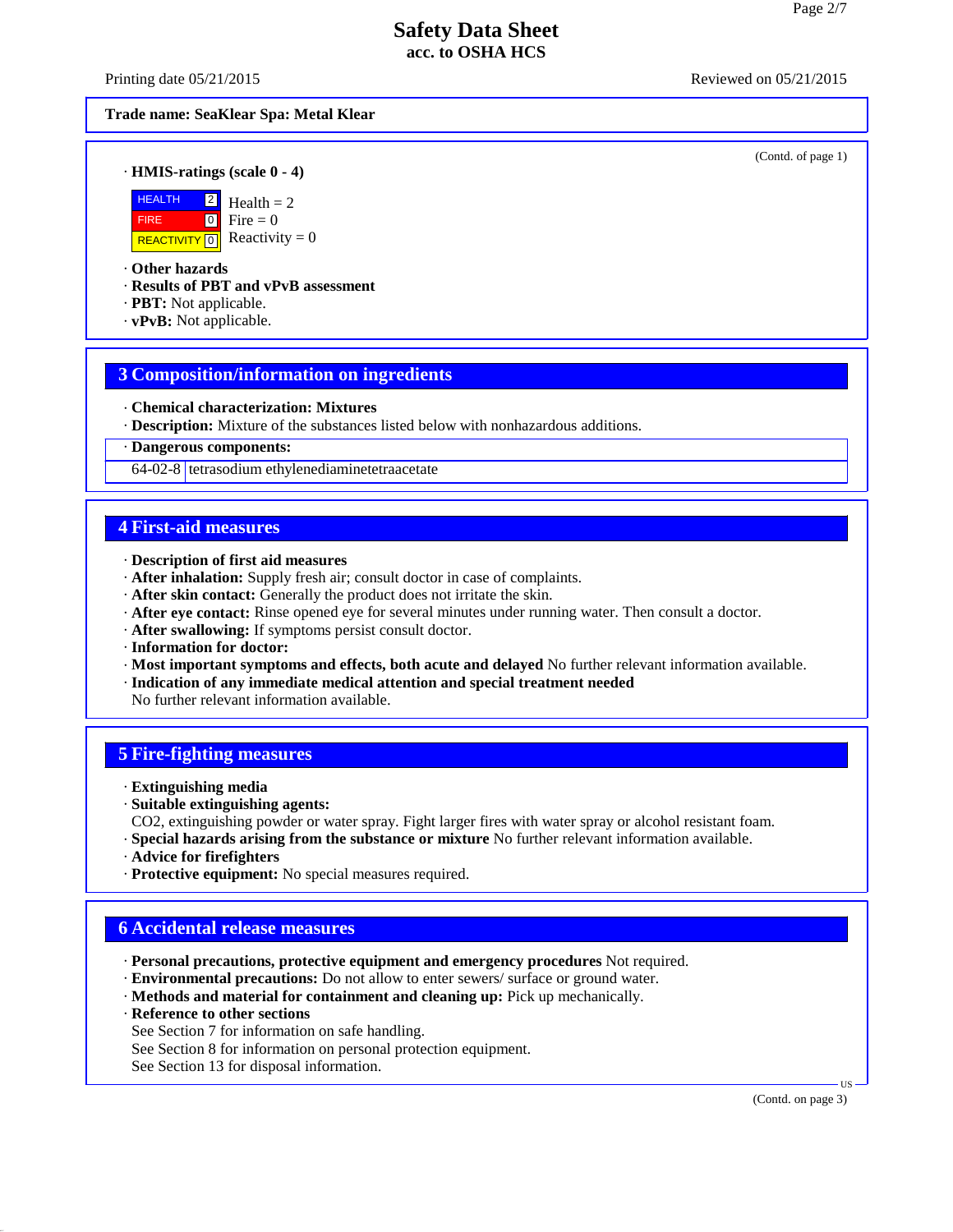Printing date  $05/21/2015$  Reviewed on  $05/21/2015$ 

**Trade name: SeaKlear Spa: Metal Klear**

(Contd. of page 2)

#### **7 Handling and storage**

- · **Handling:**
- · **Precautions for safe handling** No special precautions are necessary if used correctly.
- · **Information about protection against explosions and fires:** No special measures required.
- · **Conditions for safe storage, including any incompatibilities**
- · **Storage:**
- · **Requirements to be met by storerooms and receptacles:** No special requirements.
- · **Information about storage in one common storage facility:** Not required.
- · **Further information about storage conditions:** None.
- · **Specific end use(s)** No further relevant information available.

#### **8 Exposure controls/personal protection**

· **Additional information about design of technical systems:** No further data; see item 7.

- · **Control parameters**
- · **Components with limit values that require monitoring at the workplace:**

The product does not contain any relevant quantities of materials with critical values that have to be monitored at the workplace.

- · **Additional information:** The lists that were valid during the creation were used as basis.
- · **Exposure controls**
- · **Personal protective equipment:**
- · **General protective and hygienic measures:**
- Immediately remove all soiled and contaminated clothing. Wash hands before breaks and at the end of work. Avoid contact with the eyes.
- · **Breathing equipment:** Not required.
- · **Protection of hands:**

The glove material has to be impermeable and resistant to the product/ the substance/ the preparation.

Due to missing tests no recommendation to the glove material can be given for the product/ the preparation/ the chemical mixture.

Selection of the glove material on consideration of the penetration times, rates of diffusion and the degradation

· **Material of gloves**

The selection of the suitable gloves does not only depend on the material, but also on further marks of quality and varies from manufacturer to manufacturer. As the product is a preparation of several substances, the resistance of the glove material can not be calculated in advance and has therefore to be checked prior to the application.

· **Penetration time of glove material**

The exact break through time has to be found out by the manufacturer of the protective gloves and has to be observed.

· **Eye protection:**

40.2.7



 $\overline{\mathsf{US}}$   $\overline{\phantom{0}}$ (Contd. on page 4)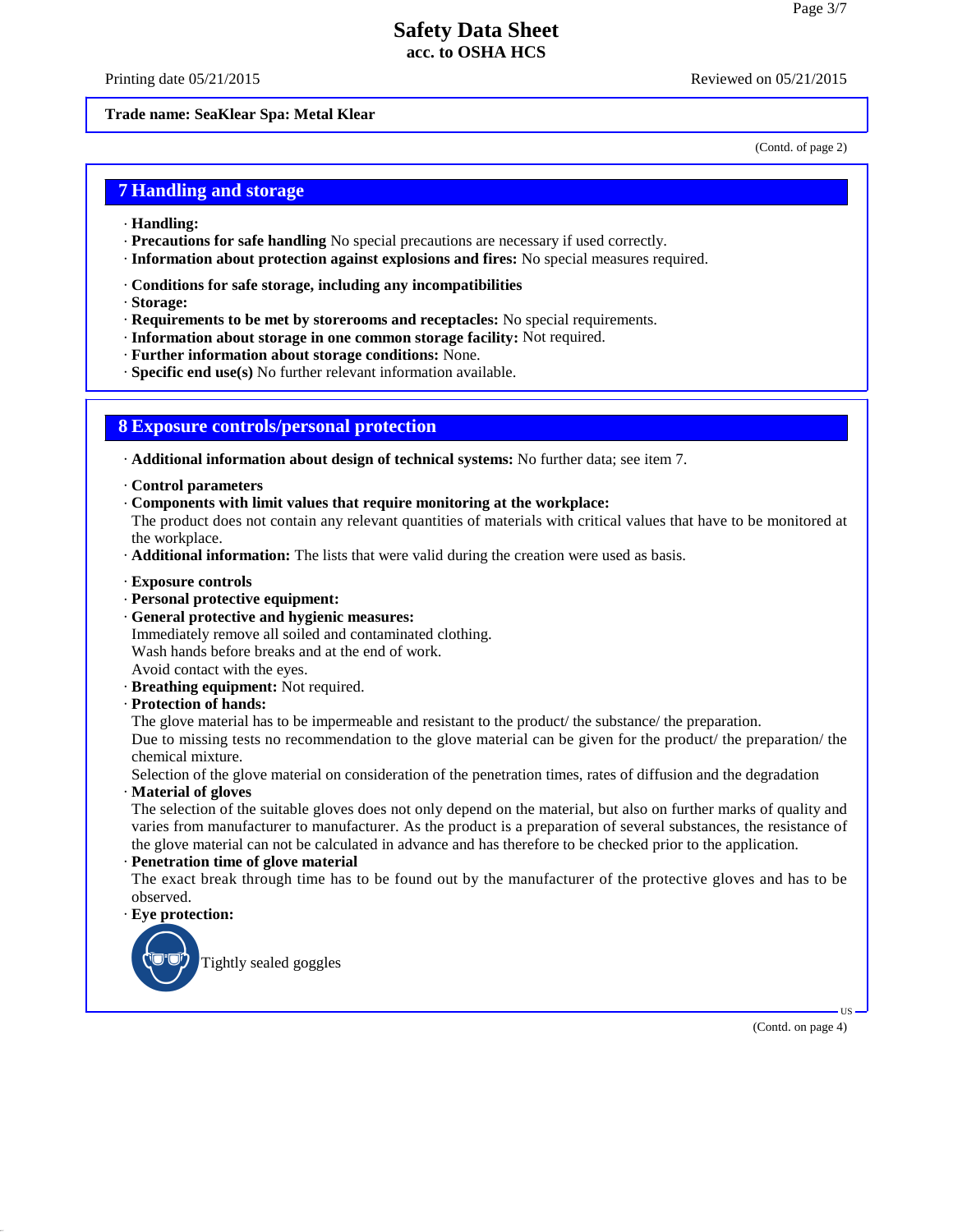Printing date  $05/21/2015$  Reviewed on  $05/21/2015$ 

**Trade name: SeaKlear Spa: Metal Klear**

(Contd. of page 3)

| <b>9 Physical and chemical properties</b>                                                                    |                                               |  |
|--------------------------------------------------------------------------------------------------------------|-----------------------------------------------|--|
| · Information on basic physical and chemical properties<br><b>General Information</b><br>$\cdot$ Appearance: |                                               |  |
| Form:                                                                                                        | Liquid                                        |  |
| Color:                                                                                                       | Rose to Lavender                              |  |
| · Odor:                                                                                                      | Odorless                                      |  |
| <b>Odour threshold:</b>                                                                                      | Not determined.                               |  |
| $\cdot$ pH-value at 20 °C (68 °F):                                                                           | 10.5                                          |  |
| Change in condition                                                                                          |                                               |  |
| <b>Melting point/Melting range:</b>                                                                          | Undetermined.                                 |  |
| <b>Boiling point/Boiling range:</b>                                                                          | 100 °C (212 °F)                               |  |
| · Flash point:                                                                                               | Not applicable.                               |  |
| · Flammability (solid, gaseous):                                                                             | Not determined.                               |  |
| · Ignition temperature:                                                                                      |                                               |  |
| <b>Decomposition temperature:</b>                                                                            | Not determined.                               |  |
| · Auto igniting:                                                                                             | Product is not selfigniting.                  |  |
| Danger of explosion:                                                                                         | Product does not present an explosion hazard. |  |
| · Explosion limits:                                                                                          |                                               |  |
| Lower:                                                                                                       | Not determined.                               |  |
| <b>Upper:</b>                                                                                                | Not determined.                               |  |
| $\cdot$ Vapor pressure at 20 °C (68 °F):                                                                     | 23 hPa (17 mm Hg)                             |  |
| $\cdot$ Density at 20 °C (68 °F):                                                                            | $1.05$ g/cm <sup>3</sup> (8.762 lbs/gal)      |  |
| · Relative density                                                                                           | Not determined.                               |  |
| · Vapour density                                                                                             | Not applicable.                               |  |
| · Evaporation rate                                                                                           | Not applicable.                               |  |
| · Solubility in / Miscibility with                                                                           |                                               |  |
| Water:                                                                                                       | Insoluble.                                    |  |
| · Partition coefficient (n-octanol/water): Not determined.                                                   |                                               |  |
| · Viscosity:                                                                                                 |                                               |  |
| <b>Dynamic:</b>                                                                                              | Not applicable.                               |  |
| Kinematic:                                                                                                   | Not applicable.                               |  |
| · Solvent content:                                                                                           |                                               |  |
| Organic solvents:                                                                                            | $0.0\%$                                       |  |
| Other information                                                                                            | No further relevant information available.    |  |

# **10 Stability and reactivity**

· **Reactivity**

40.2.7

- · **Chemical stability**
- · **Thermal decomposition / conditions to be avoided:** No decomposition if used according to specifications.
- · **Possibility of hazardous reactions** No dangerous reactions known.
- · **Conditions to avoid** No further relevant information available.
- · **Incompatible materials:** No further relevant information available.

(Contd. on page 5)

US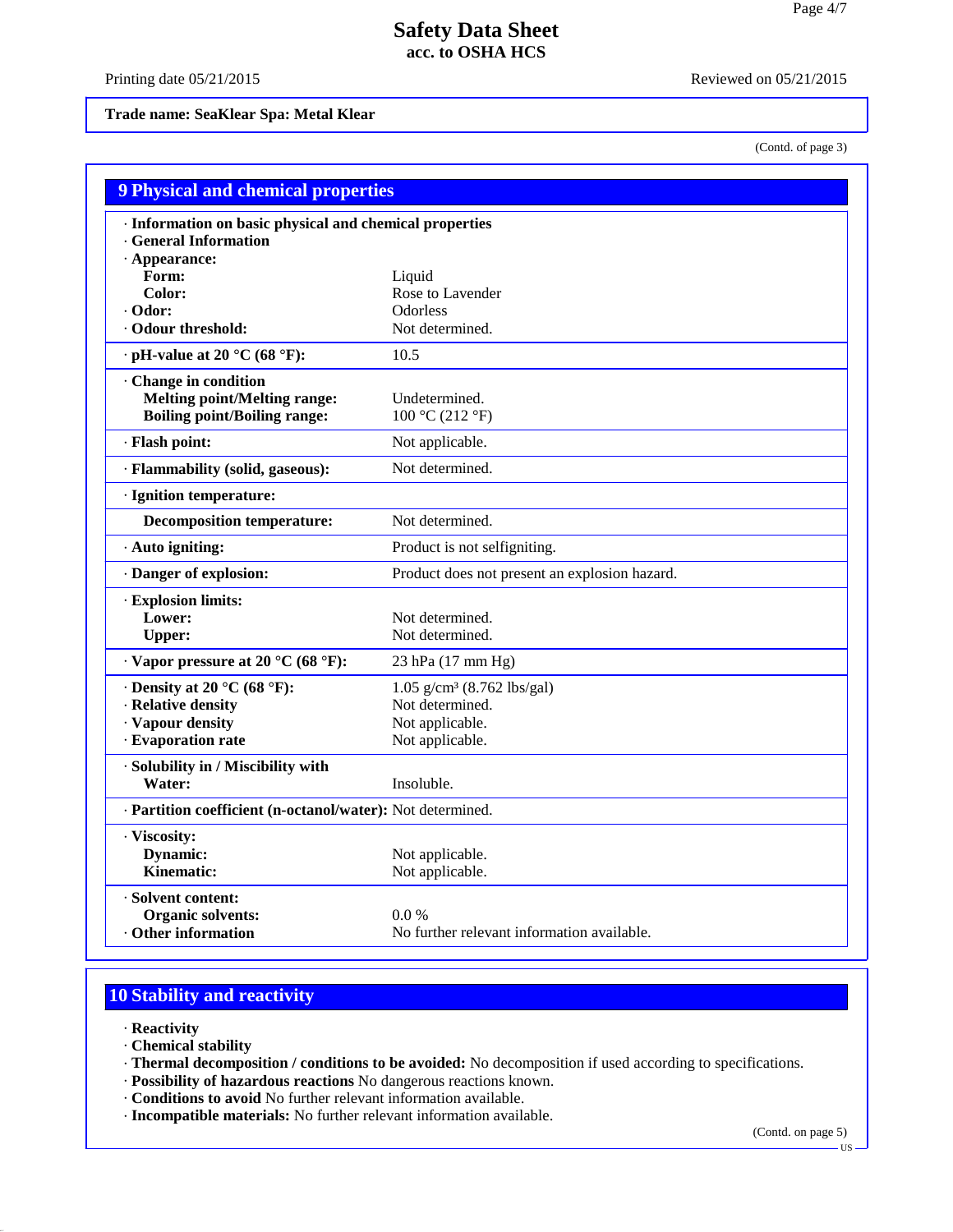Printing date  $05/21/2015$  Reviewed on  $05/21/2015$ 

(Contd. of page 4)

**Trade name: SeaKlear Spa: Metal Klear**

· **Hazardous decomposition products:** No dangerous decomposition products known.

#### **11 Toxicological information**

- · **Information on toxicological effects**
- · **Acute toxicity:**
- · **Primary irritant effect:**
- · **on the skin:** No irritant effect.
- · **on the eye:** Strong irritant with the danger of severe eye injury.
- · **Sensitization:** No sensitizing effects known.
- · **Additional toxicological information:**

The product shows the following dangers according to internally approved calculation methods for preparations: Irritant

- · **Carcinogenic categories**
- · **IARC (International Agency for Research on Cancer)**

None of the ingredients is listed.

· **NTP (National Toxicology Program)**

None of the ingredients is listed.

· **OSHA-Ca (Occupational Safety & Health Administration)**

None of the ingredients is listed.

## **12 Ecological information**

- · **Toxicity**
- · **Aquatic toxicity:** No further relevant information available.
- · **Persistence and degradability** No further relevant information available.
- · **Behavior in environmental systems:**
- · **Bioaccumulative potential** No further relevant information available.
- · **Mobility in soil** No further relevant information available.
- · **Additional ecological information:**

· **General notes:**

Water hazard class 2 (Self-assessment): hazardous for water

- Do not allow product to reach ground water, water course or sewage system. Danger to drinking water if even small quantities leak into the ground.
- · **Results of PBT and vPvB assessment**
- · **PBT:** Not applicable.
- · **vPvB:** Not applicable.
- · **Other adverse effects** No further relevant information available.

## **13 Disposal considerations**

- · **Waste treatment methods**
- · **Recommendation:**

40.2.7

Must not be disposed of together with household garbage. Do not allow product to reach sewage system.

(Contd. on page 6)US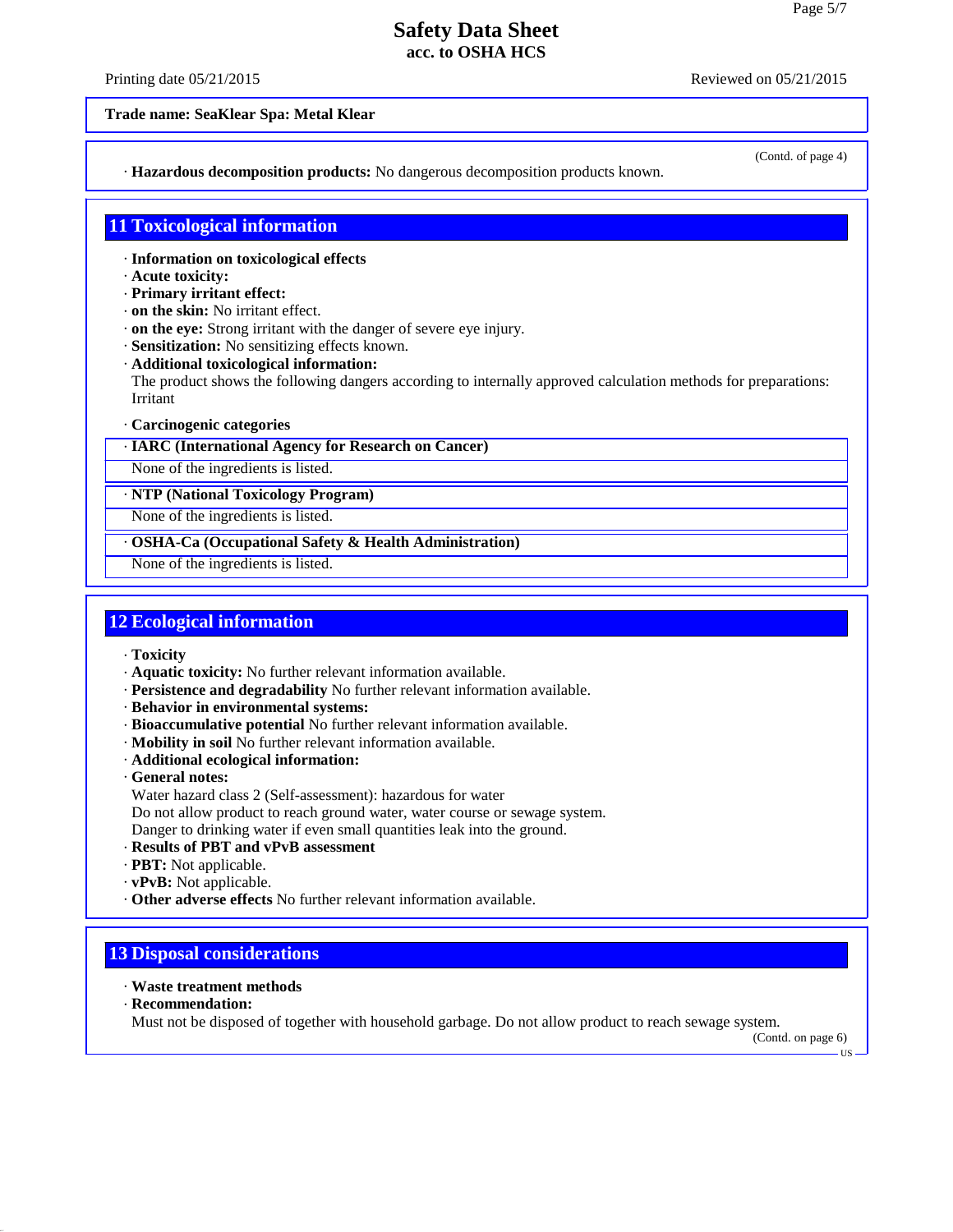Printing date  $05/21/2015$  Reviewed on  $05/21/2015$ 

(Contd. of page 5)

**Trade name: SeaKlear Spa: Metal Klear**

· **Uncleaned packagings:**

· **Recommendation:** Disposal must be made according to official regulations.

| <b>14 Transport information</b>                                                   |                 |
|-----------------------------------------------------------------------------------|-----------------|
| <b>· UN-Number</b><br>DOT, IMDG, IATA                                             | not regulated   |
| · UN proper shipping name<br>· DOT, IMDG, IATA                                    | not regulated   |
| Transport hazard class(es)                                                        |                 |
| · DOT, IMDG, IATA<br>Class                                                        | not regulated   |
| · Packing group<br>· DOT, IMDG, IATA                                              | not regulated   |
| · Environmental hazards:<br>$\cdot$ Marine pollutant:                             | N <sub>0</sub>  |
| · Special precautions for user                                                    | Not applicable. |
| Transport in bulk according to Annex II of<br><b>MARPOL73/78 and the IBC Code</b> | Not applicable. |
| · UN "Model Regulation":                                                          |                 |

## **15 Regulatory information**

· **Safety, health and environmental regulations/legislation specific for the substance or mixture** · **Sara**

· **Section 355 (extremely hazardous substances):**

None of the ingredients is listed.

· **Section 313 (Specific toxic chemical listings):**

None of the ingredients is listed.

· **TSCA (Toxic Substances Control Act):**

All ingredients are listed.

· **Proposition 65**

40.2.7

· **Chemicals known to cause cancer:**

None of the ingredients is listed.

· **Chemicals known to cause reproductive toxicity for females:**

None of the ingredients is listed.

· **Chemicals known to cause reproductive toxicity for males:**

None of the ingredients is listed.

· **Chemicals known to cause developmental toxicity:**

None of the ingredients is listed.

(Contd. on page 7)

US